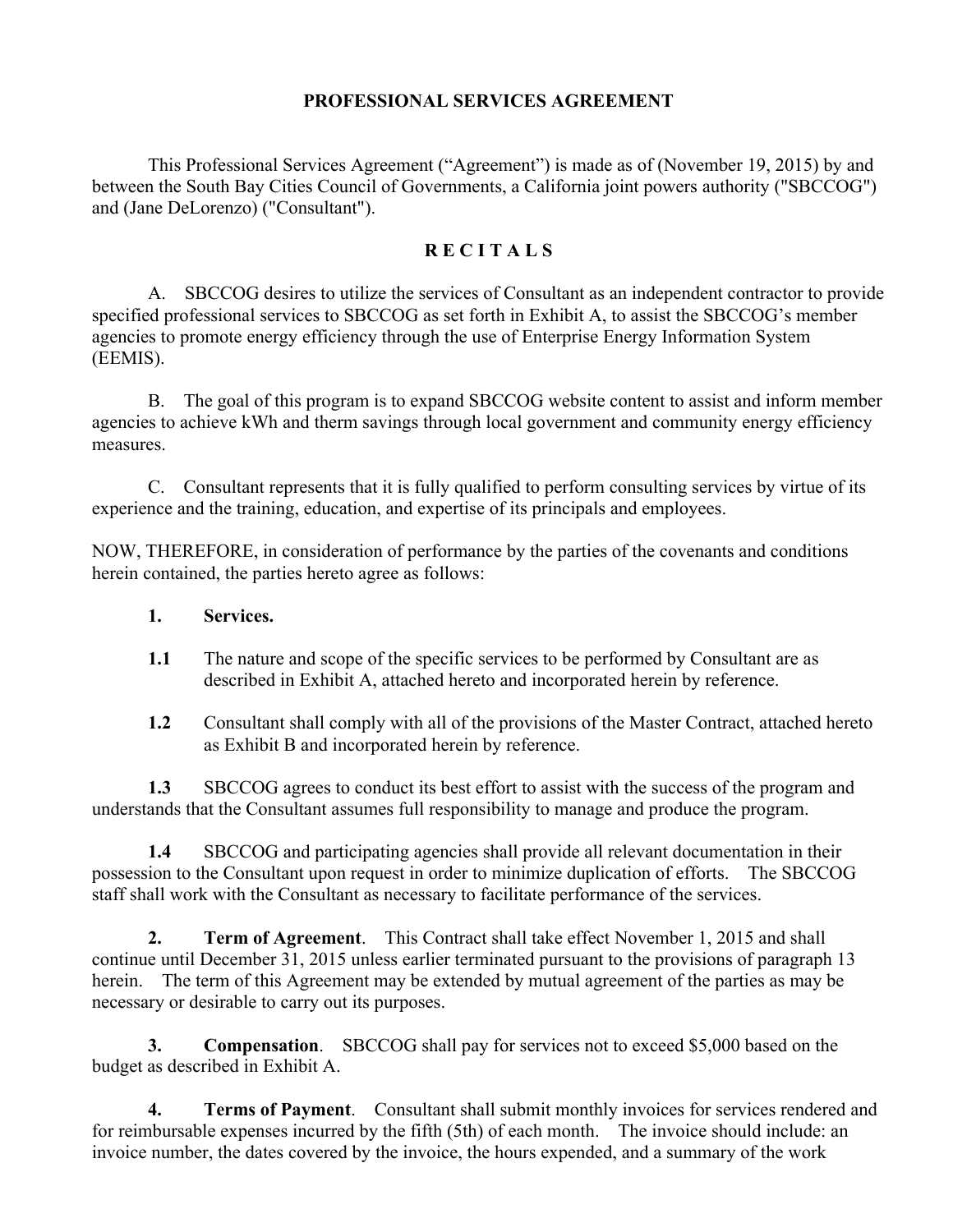performed. SBCCOG shall pay the invoices with sixty (60) days of receipt.

**5. Parties' Representatives.** The Executive Director or Deputy as assigned shall serve as the SBCCOG's representative for the administration of the project. All activities performed by the Consultant shall be coordinated with this person. Jane DeLorenzo shall be in charge of the project for the Consultant on all matters relating to this Agreement and any agreement or approval made by her shall be binding on the Consultant. This person shall not be replaced without the written consent of the SBCCOG.

#### **6. Addresses**.

SBCCOG: South Bay Cities Council of Governments 20285 S. Western Ave, #100 Torrance, CA 90501 Attention: Jacki Bacharach, Executive Director

Jane DeLorenzo Principal, Sustainable Options 22835 Ridge Route Lane Lake Forest, CA 92630 Attention: Jane DeLorenzo

#### **7. Status as Independent Contractor.**

A. Consultant is, and shall at all times remain as to SBCCOG, a wholly independent contractor. Consultant shall have no power to incur any debt, obligation, or liability on behalf of SBCCOG or any participating agency or otherwise act on behalf of SBCCOG or any participating agency as an agent except as specifically provided in the Scope of Services. Neither SBCCOG nor any of its agents shall have control over the conduct of Consultant or any of Consultant's employees, except as set forth in this Agreement. Consultant shall not, at any time, or in any manner, represent that it or any of its agents or employees are in any manner employees of SBCCOG.

B. Consultant shall fully comply with the workers' compensation law regarding Consultant and Consultant's employees. Consultant further agrees to indemnify and hold SBCCOG harmless from any failure of Consultant to comply with applicable worker's compensation laws.

**8. Standard of Performance.** Consultant shall perform all work at the standard of care and skill ordinarily exercised by members of the profession under similar conditions.

**9. Indemnification.** Consultant agrees to indemnify the SBCCOG and participating public agencies, their respective officers, staff consultants, agents, volunteers, employees, and attorneys against, and will hold and save them and each of them harmless from, and all actions, claims, damages to persons or property, penalties, obligations, or liabilities that may be asserted or claimed by any person, firm, entity, corporation, political subdivision or other organization arising out of the acts, errors or omissions of Consultant, its agents, employees, subcontractors, or invitees, including each person or entity responsible for the provision of services hereunder, except for liability resulting from the sole negligence or wrongful acts of the SBCCOG or a participating agency.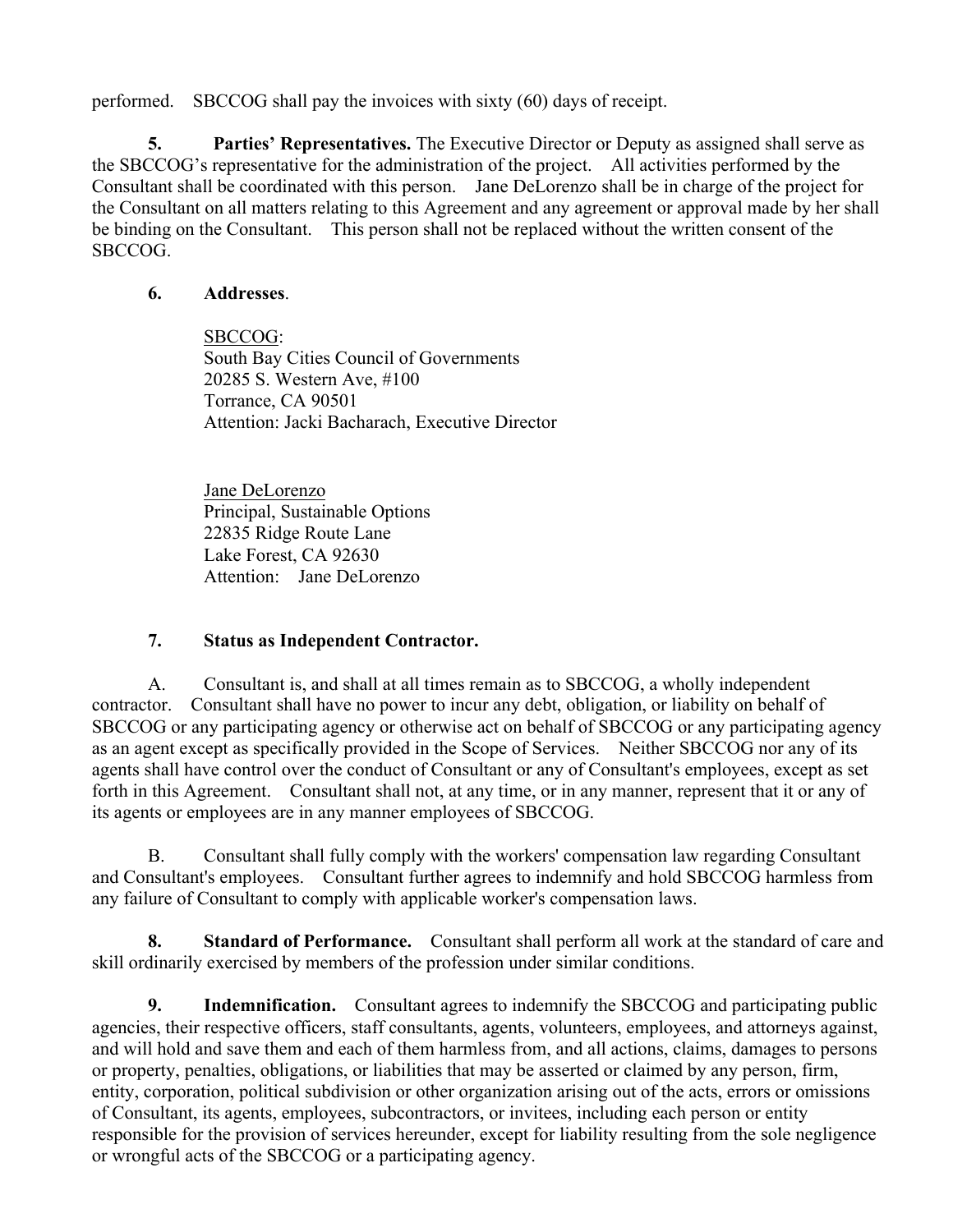#### **10. Insurance.**

A. Without limiting Consultant's obligations arising under Section 9 Indemnity, Consultant shall procure and maintain at her sole cost and expense the following insurance, which shall be maintained throughout the term of this Agreement.

i. Automobile Liability Insurance for the vehicle used in performance of this contract with a minimum coverage of \$50,000 for property damage, \$100,000 for injury to one person/single occurrence, and \$300,000 for injury to more than one person/single occurrence.

B. Deductibility Limits for policies referred to in subparagraph A (i) shall not exceed \$5,000 per occurrence.

C. Primary Insurance. The insurance required in subparagraphs A (i) shall be primary and not excess coverage.

D. Evidence of Insurance. Consultant shall furnish SBCCOG satisfactory evidence of the insurance required, issued by an insurer authorized to do business in California. All required insurance policies are subject to approval of the SBCCOG General Counsel. Failure on the part of Consultant to procure or maintain said insurance in full force and effect shall constitute a material breach of this Agreement or procure or renew such insurance, and pay any premiums therefore at Consultant's expense.

**11. Confidentiality.** Parties agree to preserve as confidential all Confidential Information that has been or will be provided to each other.

**12. Ownership of Materials.** All materials provided by Consultant in the performance of this Agreement shall be and remain the property of SBCCOG and its partner organizations without restriction or limitation upon their use or dissemination by SBCCOG. The consultant will retain non-exclusive perpetual rights to the use of material developed under this contract.

**13.** Conflict of Interest. It is understood and acknowledged that Consultant will serve as an agent of the SBCCOG and the participating agencies for the limited purpose of implementation of this project.

**14. Termination.** Either party may terminate this Agreement without cause upon fifteen (15) days' written notice to the other party. The effective date of termination shall be upon the date specified in the notice of termination, or, in the event no date is specified, upon the fifteenth (15th) day following delivery of the notice. Immediately upon receiving written notice of termination, Consultant shall discontinue performing services. Should the Agreement be breached in any manner, the non-breaching party may, at its option, terminate the Agreement not less than five (5) days after written notification is received by the breaching party to remedy the violation within the stated time or within any other time period agreed to by the parties.

**15. Personnel.** Consultant represents that it has, or will secure at its own expense, all personnel required to perform the services under this Agreement. All of the services required under this Agreement will be performed by Consultant or under it supervision, and all personnel engaged in the work shall be qualified to perform such services. Consultant reserves the right to determine the assignment of its own employees to the performance of Consultant's services under this Agreement, but SBCCOG reserves the right, for good cause, to require Consultant to exclude any employee from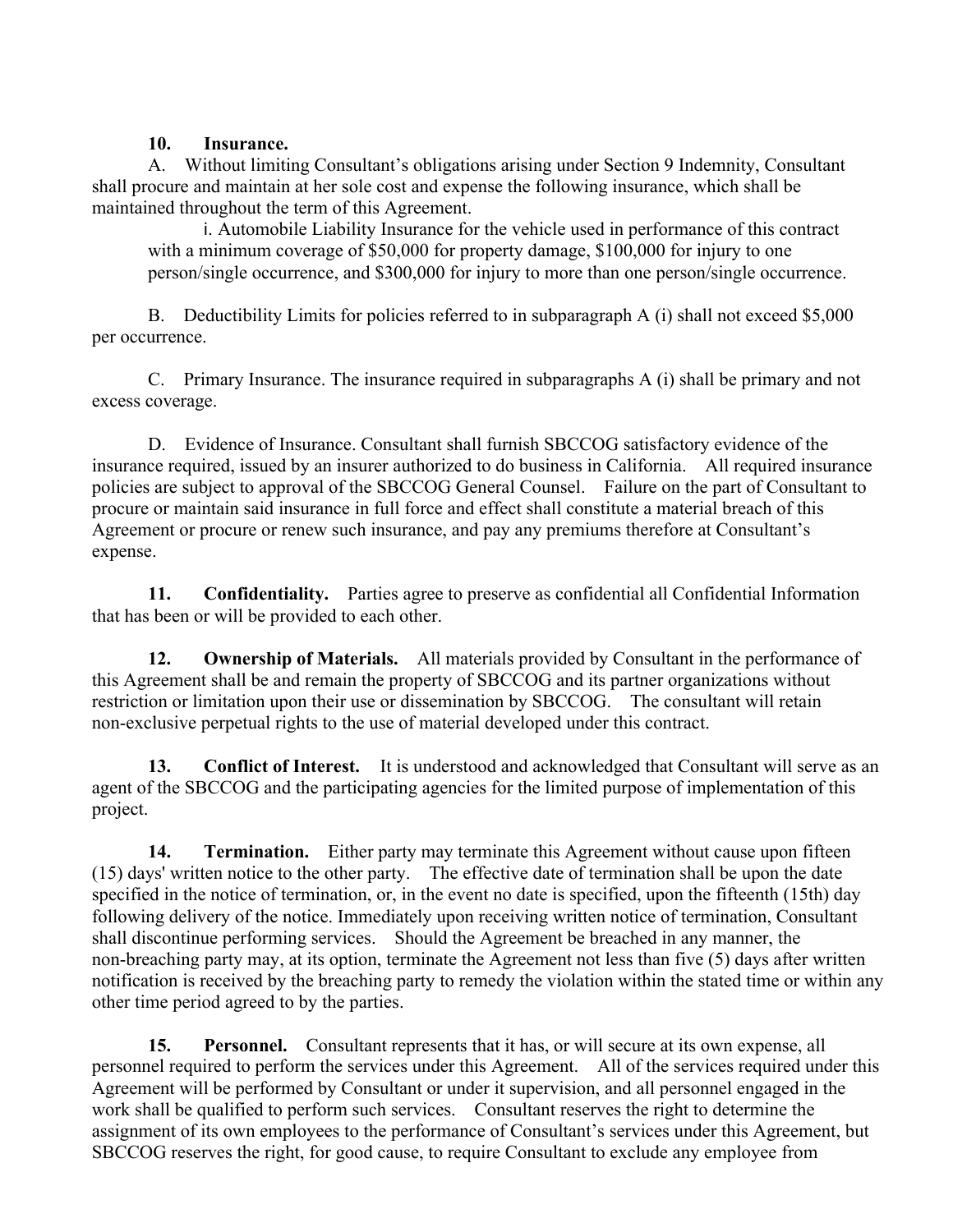performing services on SBCCOG's premises.

### **16. Non-Discrimination and Equal Employment Opportunity.**

A. Consultant shall not discriminate as to race, color, creed, religion, sex, marital status, national origin, ancestry, age, physical or mental handicap, medical condition, or sexual orientation, in the performance of its services and duties pursuant to this Agreement, and will comply with all rules and regulations of SBCCOG relating thereto. Such nondiscrimination shall include but not be limited to the following: employment, upgrading, demotion, transfers, recruitment or recruitment advertising; layoff or termination; rates of pay or other forms of compensation; and selection for training, including apprenticeship.

B. Consultant will, in all solicitations or advertisements for employees placed by or on behalf of Consultant state either that it is an equal opportunity employer or that all qualified applicants will receive consideration for employment without regard to race, color, creed, religion, sex, marital status, national origin, ancestry, age, physical or mental handicap, medical condition, or sexual orientation.

**17. Assignment.** Consultant shall not assign or transfer any interest in this Agreement nor the performance of any of Consultant's obligations hereunder, without the prior written consent of SBCCOG, and any attempt by Consultant to so assign this Agreement or any rights, duties, or obligations arising hereunder shall be void and of no effect.

**18. Compliance with Laws.** Consultant shall comply with all applicable laws, ordinances, codes and regulations of the federal, state, and local governments. Each party is responsible for paying its own all federal and state income taxes, including estimated taxes, and all other government taxes, assessments and fees incurred as a result of his/her performance under this Agreement and the compensation paid by or through this Agreement

**19. Non-Waiver of Terms, Rights and Remedies.** Waiver by either party of any one or more of the conditions of performance under this Agreement shall not be a waiver of any other condition of performance under this Agreement. In no event shall the making by SBCCOG of any payment to Consultant constitute or be construed as a waiver by SBCCOG of any breach of covenant, or any default which may then exist on the part of Consultant, and the making of any such payment by SBCCOG shall in no way impair or prejudice any right or remedy available to SBCCOG with regard to such breach or default.

**20. Resolving Disputes.** If a dispute arises under this Agreement, prior to instituting litigation the parties agree to first try to resolve the dispute with the help of a mutually agreed-upon mediator in California. Any costs and fees other than attorney fees associated with the mediation shall be shared equally by the parties.

**21. Severability.** If any part of this Agreement is held unenforceable, the rest of the Agreement will continue in effect provided that the principal purposes of the parties are not thereby frustrated.

**22. Notices.** Any notices required to be given under this Agreement by either party to the other may be affected by any of the following means: by electronic correspondence (email), by personal delivery in writing by mail, registered or certified, postage prepaid with return receipt requested. Mailed notices must be addressed to the parties at the addresses appearing in the introductory paragraph of this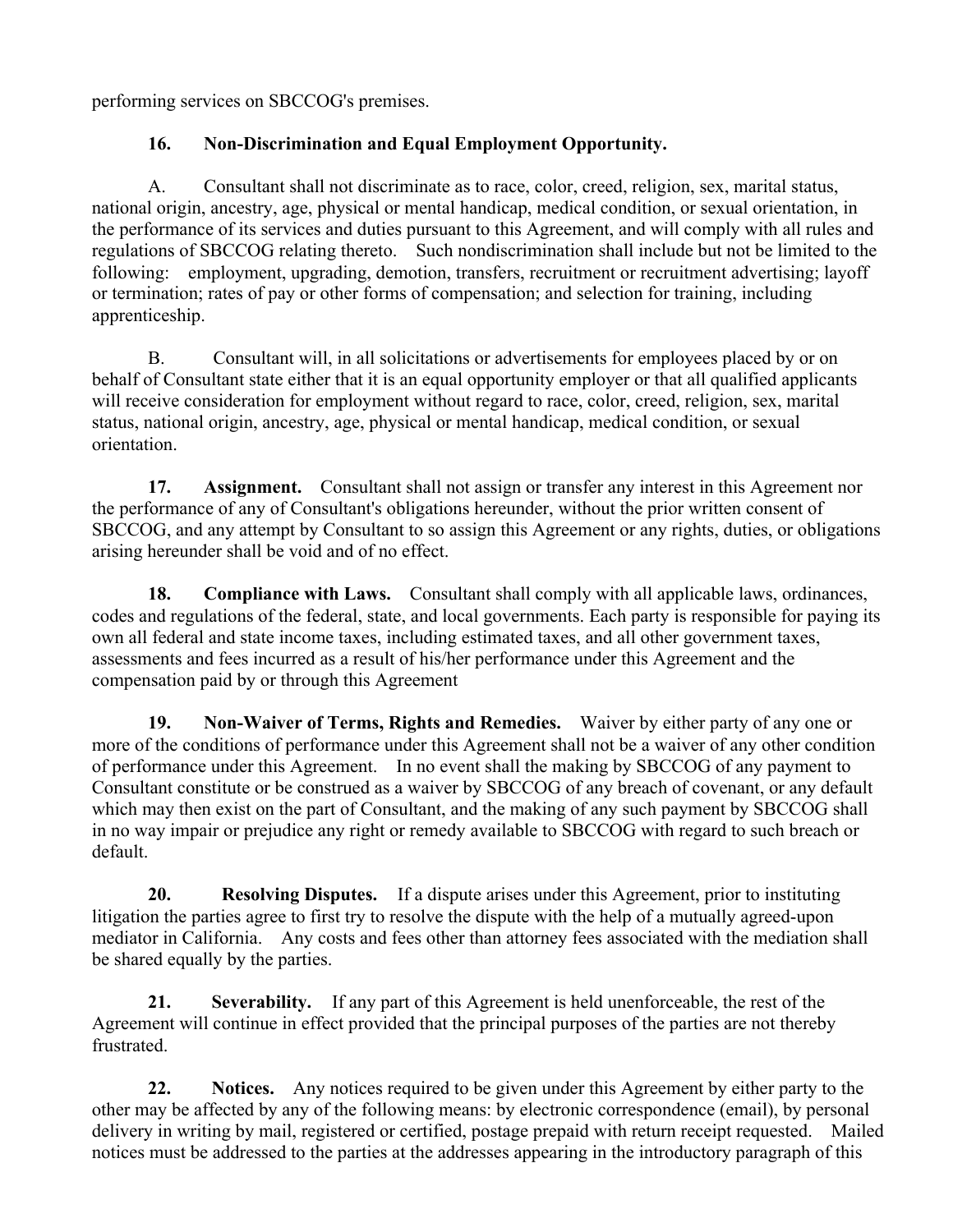Agreement, but each party may change the address by giving written or electronic notice in accordance with this paragraph. Notices delivered personally will be deemed communicated as of actual receipt; mailed notices will be deemed communicated as of the day of receipt or the fifth day after mailing, whichever occurs first. Electronic notices are deemed communicated as of actual time and date of receipt. Any electronic notices must specify an automated reply function that the email was received. The email addresses for each party are as follows:

Jacki Bacharach – jacki@southbaycities.org Jane DeLorenzo - jane1delo@gmail.com

**23. Governing Law.** This Contract shall be interpreted, construed and enforced in accordance with the laws of the State of California.

**24. Counterparts.** This Agreement may be executed in any number of counterparts, each of which shall be deemed to be the original, and all of which together shall constitute one and the same instrument.

**25. Entire Agreement.** This Agreement, and any other documents incorporated herein by specific reference, represents the entire and integrated agreement between Consultant and SBCCOG. This Agreement supersedes all prior oral or written negotiations, representations or agreements. This Agreement may not be amended, nor any provision or breach hereof waived, except in a writing signed by the parties which expressly refers to this Agreement. Amendments on behalf of the SBCCOG will only be valid if signed by the SBCCOG Executive Director or the Chairman of the Board and attested by the SBCCOG Secretary.

**26. Exhibits**. All exhibits referred to in this Agreement are incorporated herein by this reference.

IN WITNESS WHEREOF, the parties have executed this Agreement as of the date first written above.

| "SBCCOG"<br>South Bay Cities Council of Governments | "Consultant"<br>Jane DeLorenzo |
|-----------------------------------------------------|--------------------------------|
| By: $\qquad \qquad$                                 |                                |
| Title: Chair                                        | Title: <u>Principal</u>        |
| Date:                                               | Date: $\qquad \qquad$          |
|                                                     |                                |

Attest: SBCCOG Secretary